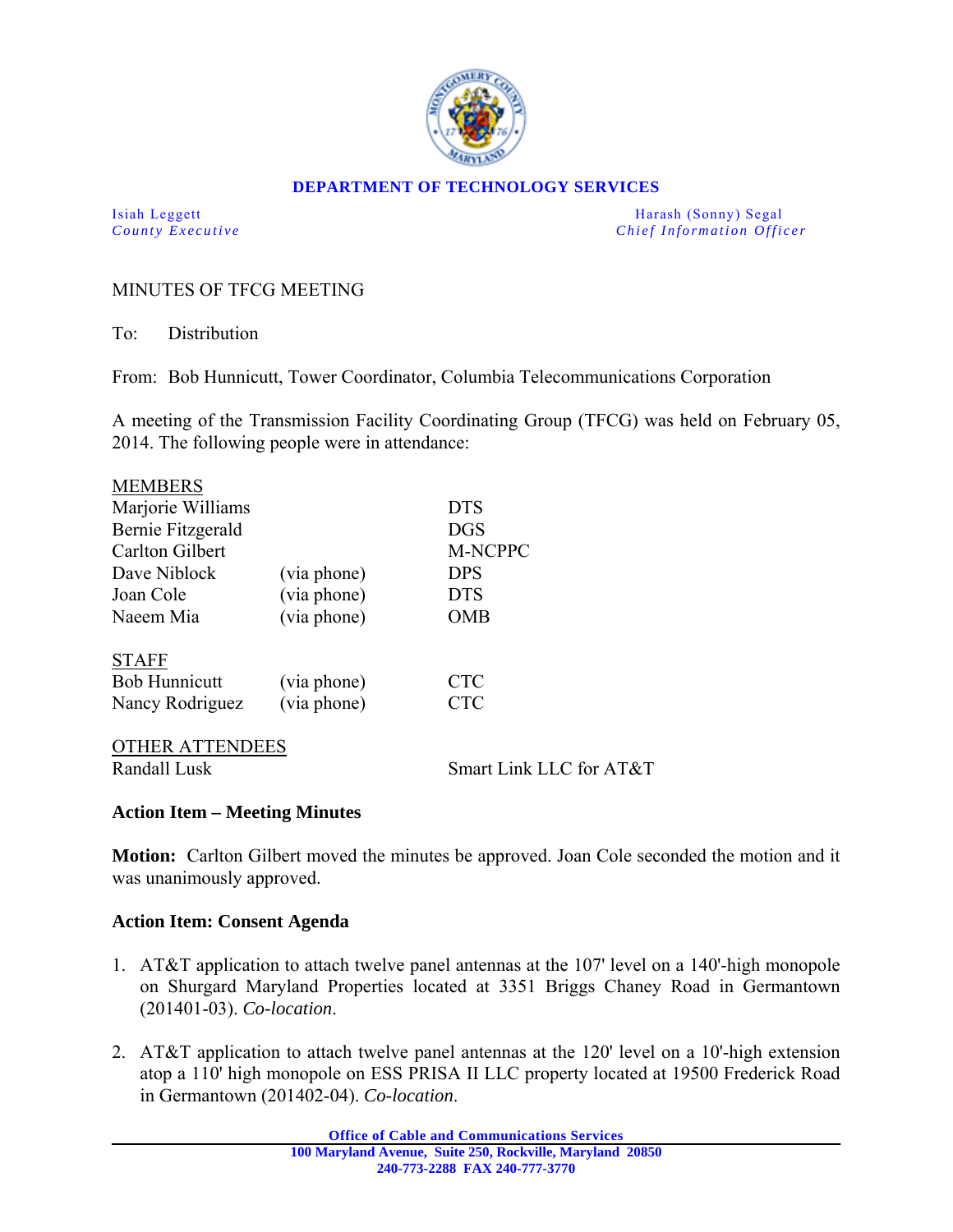- 3. AT&T application to install an emergency power generator on the rooftop at multiple sites with multiple property owners (201402-05). *Minor Modification.*
- 4. AT&T application to install an emergency power generator on the rooftop at multiple sites with multiple property owners (201403-01). *Minor Modification.*

**Motion:** Naeem Mia moved the Consent Agenda items be recommended. Bernie Fitzgerald seconded the motion and it was unanimously approved.

**Discussion Item**: Carlton Gilbert asked Dave Niblock whether DPS reviews applications to determine if generators meet the County's Noise Ordinance. Mr. Niblock responded that DPS does review those aspects of permit applications and stamps the permit that it is a requirement to meet the noise limits set by the County's Ordinance.

Bob Hunnicutt noted that at the last meeting, because DPS checks for noise limit compliance, it was decided that the Tower Coordinator no longer would need to condition recommendations for applications to add generators on their meeting the County's established noise limits.

# **Regular Agenda**

**Action Item:** Verizon application to attach twelve panel antennas at the 120' level on a 150'-high monopole on Montgomery County Public Schools (MCPS) property located at 300 Olney Sandy Spring Road in Sandy Spring (201401-02). *Co-location*.

*Conditioned on the applicant providing written approval at the time of permitting that MCPS has approved the attachment of the antennas and use of additional ground space as proposed.* 

Bob Hunnicutt summarized the application, noting that with past applications for this site, the MCPS representative to the TFCG had advised him that there was no more ground space available and that there had been some issues with the structural capacity of the monopole to support additional antennas. Nancy Rodriguez added that Samantha Harris, the current MCPS representative, has reported that for this application the school engineer has approved the structural modifications for the monopole.

**Motion:** Joan Cole moved the application be recommended as conditioned by the Tower Coordinator. Dave Niblock seconded the motion and it was unanimously approved.

**Action Item:** AT&T application to install an emergency power generator at the base of the monopole at multiple sites with multiple property owners (201402-07). *Minor Modification*. *Conditioned on the applicant providing written approval at the time of permitting that MCPS has approved the addition of the generator.* 

Nancy Rodriquez summarized the application, noting that Ms. Harris has advised her that the carrier has submitted plans for the proposed site modifications but has not yet approved the work to be done.